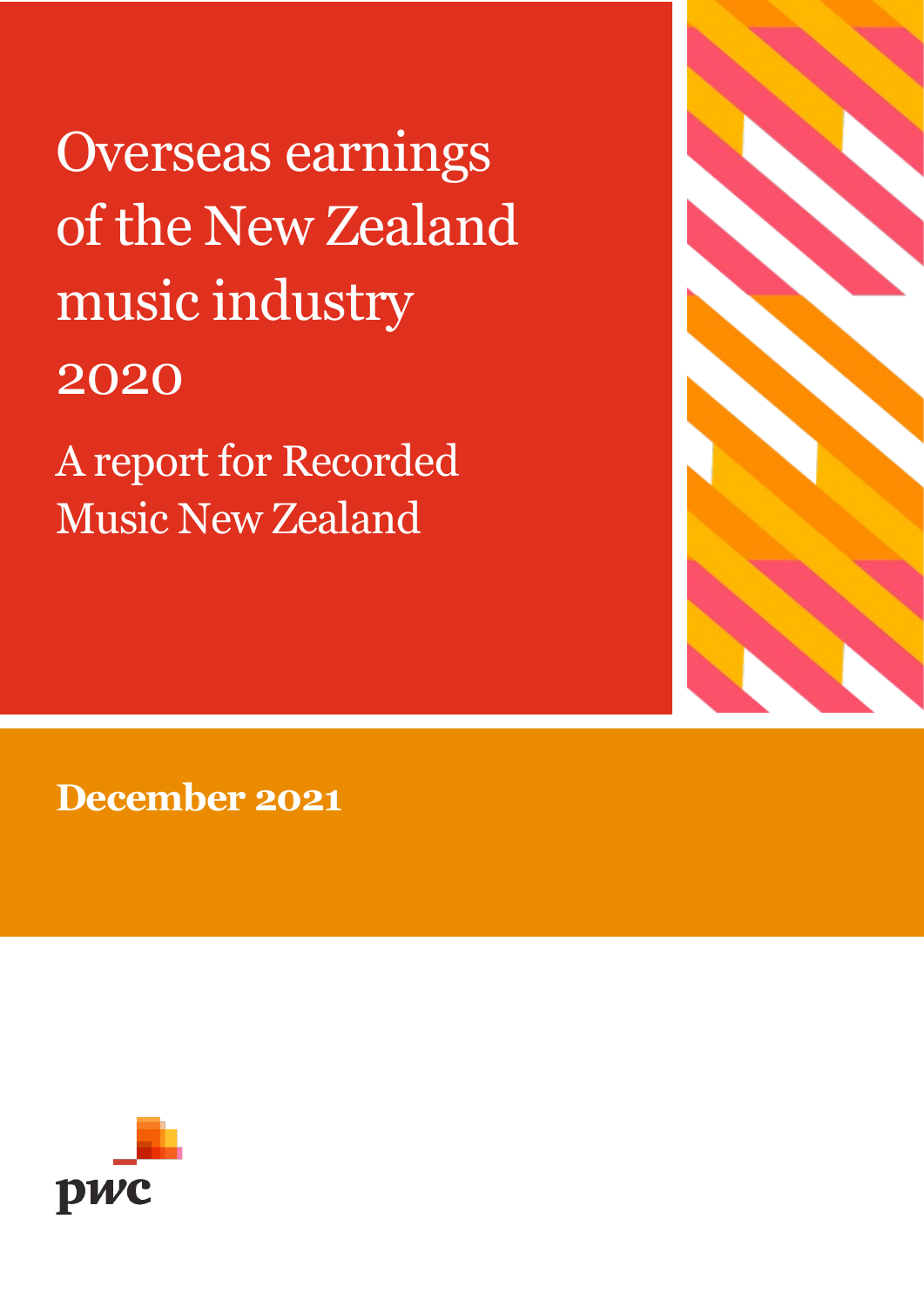Damian Vaughan Chief Executive Recorded Music New Zealand Private Bag 78 850 Grey Lynn Auckland 1245

21 December 2021

#### *Overseas earnings of the New Zealand music industry 2020*

Dear Damian,

We are pleased to provide our report on the value of the overseas earnings of the New Zealand music industry in 2020.

This report is provided in accordance with the terms of our letter of engagement dated 29 March 2021, and is subject to the Restrictions set out in Appendix A.

If you have any queries please do not hesitate to contact us.

Yours sincerely

Mehr

Mark Robinson **Mark Robinson** James Harper Director **Partner** mark.d.robinson@pwc.com james.f.harper@pwc.com 021 665 786 022 012 9874



PricewaterhouseCoopers Consulting (New Zealand) LP, 15 Customs Street West, Private Bag 92162, Auckland 1142, New Zealand, +64 9 355 8000, pwc.co.nz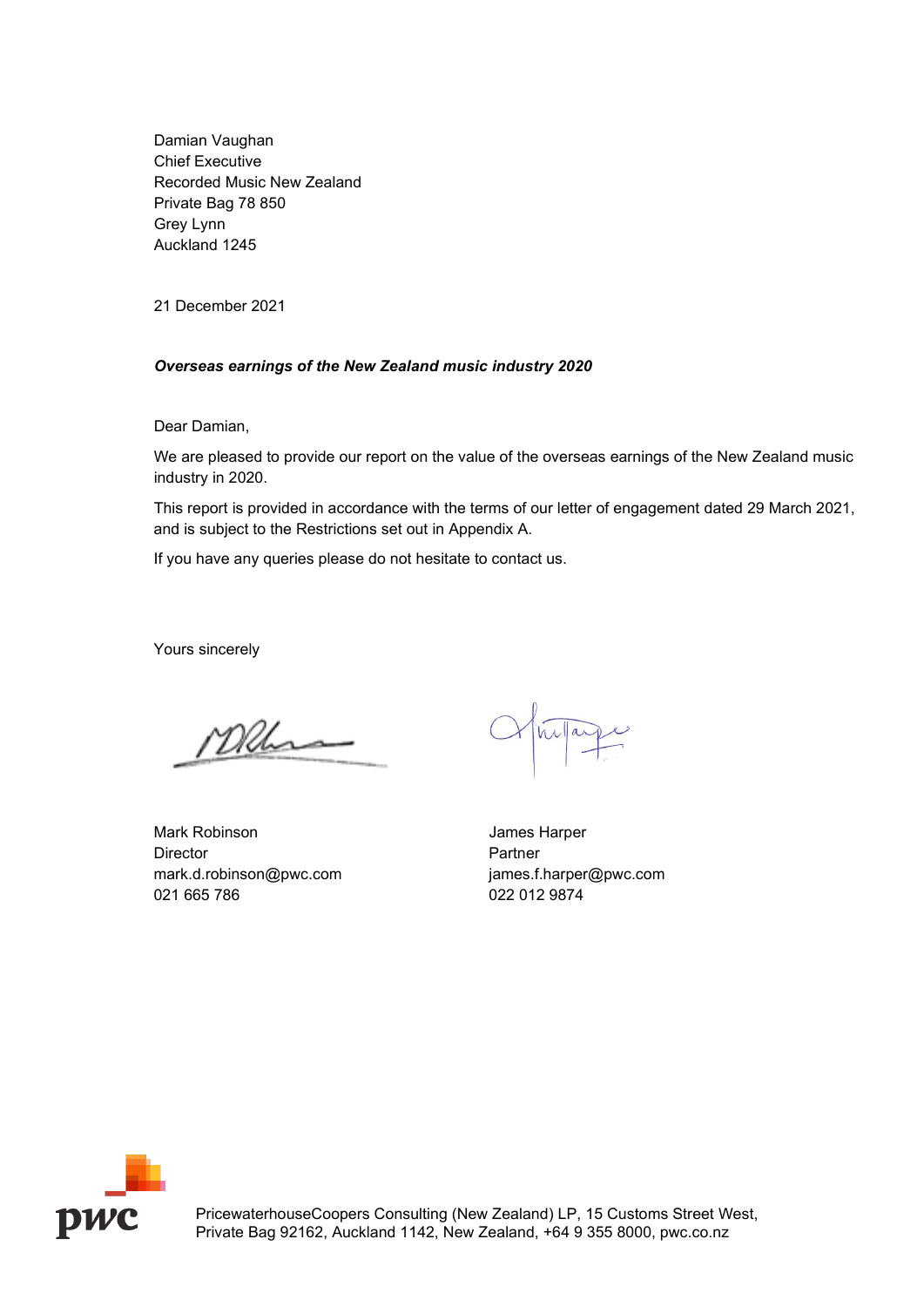# Contents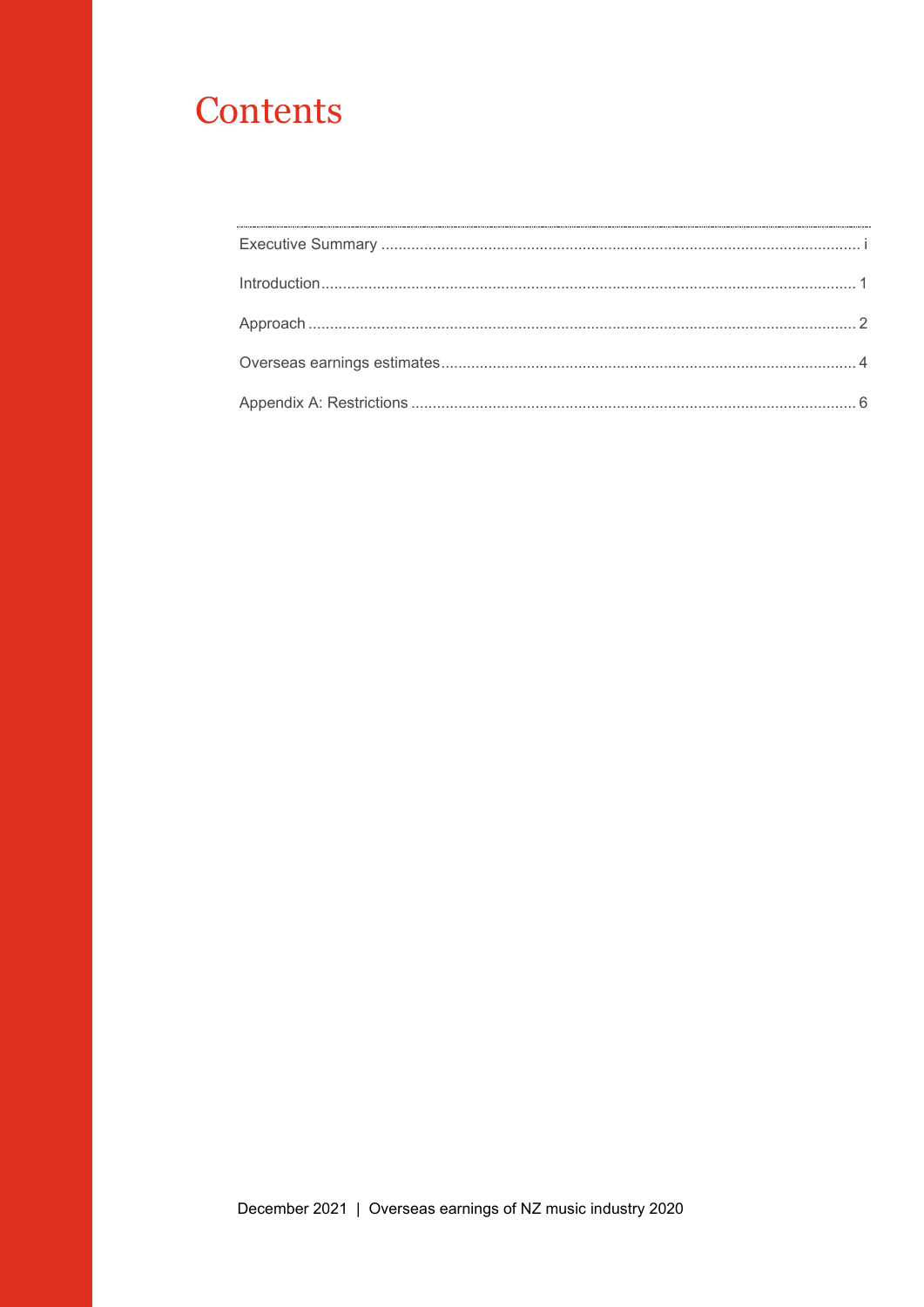# <span id="page-3-0"></span>Executive Summary

[Table 1](#page-3-1) shows that, over the last three years (2018-20), average overseas earnings of the New Zealand music industry are estimated at \$36m per year. This is slightly higher than the corresponding \$35m estimate over the last five years.

Around 63% of earnings over the last three years comes from recordings and publishing, with the remaining 37% coming from live performances.

|                                  | 2016-20      |         | 2018-20      |                |  |
|----------------------------------|--------------|---------|--------------|----------------|--|
|                                  | <b>Total</b> | Average | <b>Total</b> | <b>Average</b> |  |
| <b>Recordings and publishing</b> | \$116m       | \$23m   | \$69m        | \$23m          |  |
| Live performance                 | \$62m        | \$12m   | \$40m        | \$13m          |  |
| <b>TOTAL</b>                     | \$177m       | \$35m   | \$109m       | \$36m          |  |

<span id="page-3-1"></span>Table 1. Estimated overseas earnings, averages over multiple years (\$2020)

*Source: Industry-provided data, PwC analysis*

[Table 2](#page-3-2) shows a rolling three-year average, for each of the last five years. It illustrates how our estimates have moved over time.

- Income from recordings and publishing has been relatively stable over this time period.
- Income from live performance increased up to the 2017-19 period, but was subsequently lower in 2018-20. This reflects different touring patterns and high profile artists undertaking significant and lengthy tours in certain years. However it is important to note that revenues from live performance fluctuate from one year to the next based on how tours are scheduled. Reduced overseas earnings in 2020 can also be (at least partially) attributed to Covid-19.

#### <span id="page-3-2"></span>Table 2. Estimated overseas earnings, three-year rolling average, 2014-20 (\$2020)

|                                  | 2014-16 | 2015-17 | 2016-18 | 2017-19 | 2018-20 |
|----------------------------------|---------|---------|---------|---------|---------|
| <b>Recordings and publishing</b> | \$25m   | \$24m   | \$23m   | \$23m   | \$23m   |
| Live performance                 | \$4m    | \$9m    | \$16m   | \$19m   | \$13m   |
| <b>TOTAL</b>                     | \$29m   | \$33m   | \$39m   | \$42m   | \$36m   |

*Source: Industry-provided data, PwC analysis*

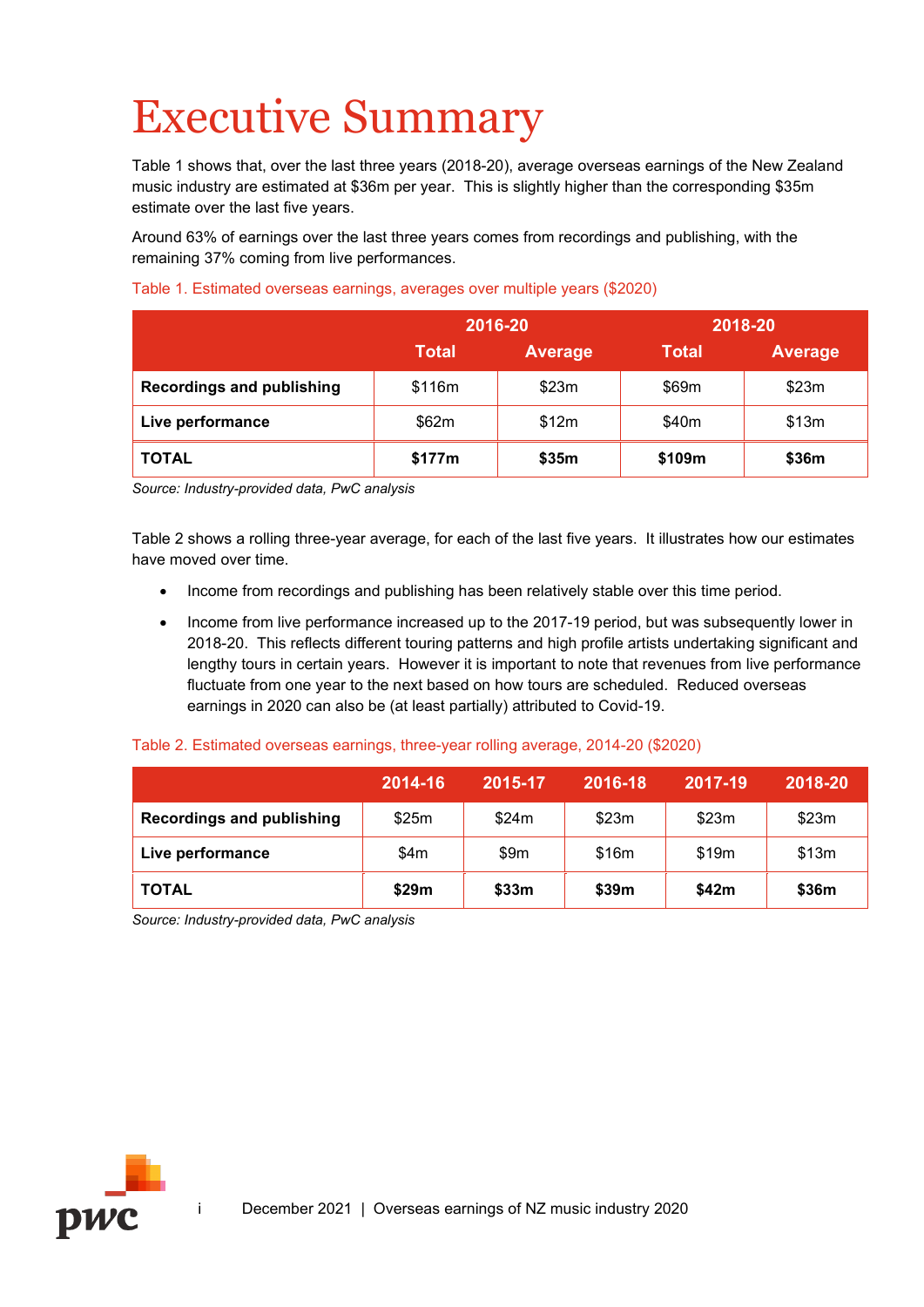# <span id="page-4-0"></span>Introduction

This report presents estimates of the overseas earnings generated by New Zealand musicians between 2014 and 2020. It updates our report from December 2019 which presented estimates of overseas earnings between 2012 and 2018.

This report has been commissioned by Recorded Music New Zealand (Recorded Music NZ), supported by funding from its project partners, the Australasian Performing Right Association Australasian Mechanical Copyright Owners Society (APRA AMCOS) and the New Zealand Music Commission. It complements the findings of our series, 'The economic contribution of the New Zealand music industry', published annually.

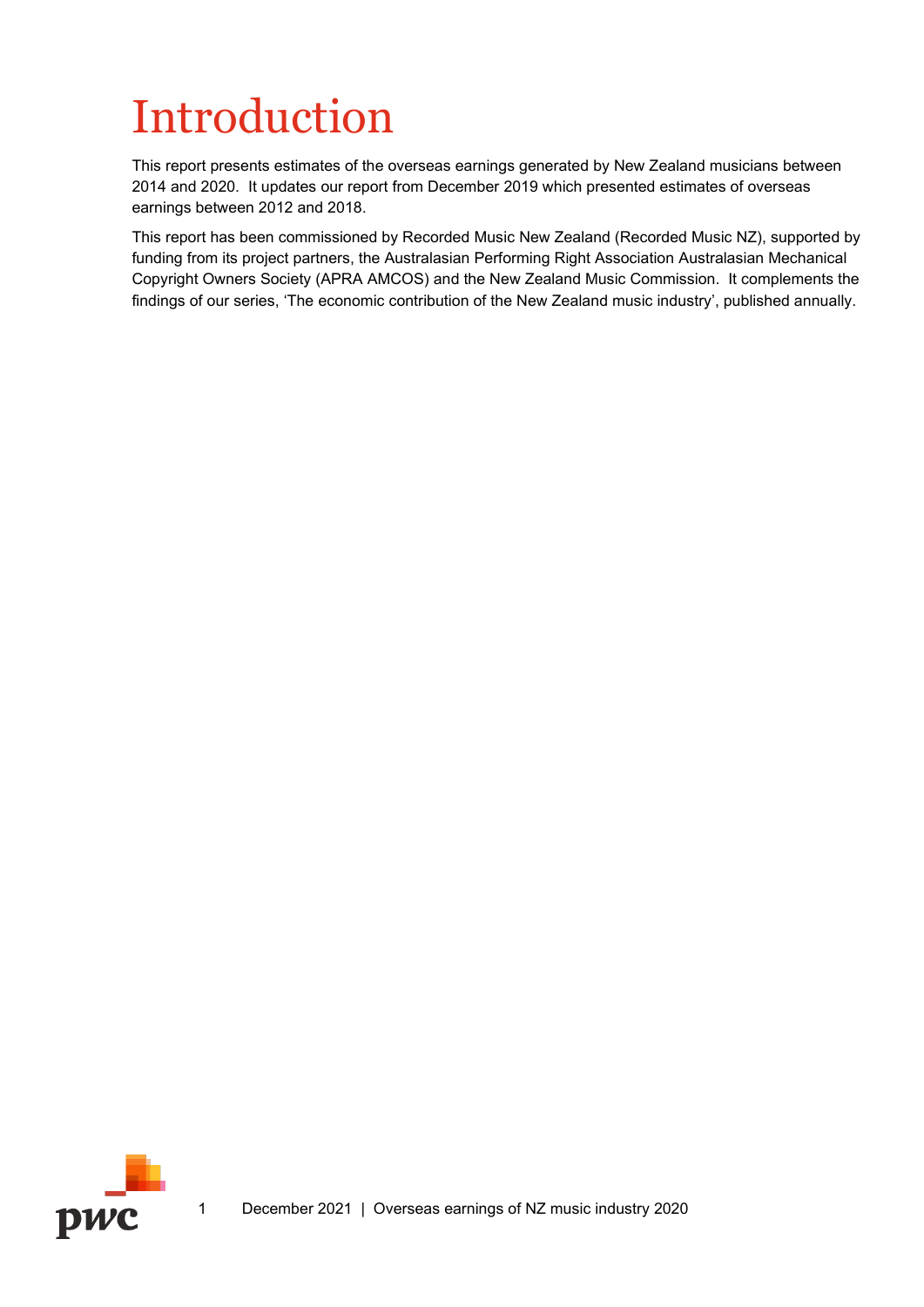# <span id="page-5-0"></span>Approach

### What are we estimating?

In our analysis, we have estimated two key metrics, as outlined and defined in [Table 3.](#page-5-1)

<span id="page-5-1"></span>Table 3. Key metrics estimated in this report

| <b>Metric</b>                                                                                          | <b>Definition</b>                                                                                                                                                                                                                                                                                                                                                                                                                                          |
|--------------------------------------------------------------------------------------------------------|------------------------------------------------------------------------------------------------------------------------------------------------------------------------------------------------------------------------------------------------------------------------------------------------------------------------------------------------------------------------------------------------------------------------------------------------------------|
| <b>Total overseas</b><br>income from<br>recordings and<br>publishing<br>(copyright protected<br>works) | Total earnings earned by New Zealand musicians outside New Zealand from<br>physical and digital music including:<br>retail sales from traditional store-based retail, online stores and on-<br>demand streaming services<br>revenue from communication and public performance<br>$\bullet$<br>royalties earned from licensing music for use in advertisements,<br>$\bullet$<br>games, films and television programmes (synchronisation /<br>reproduction). |
| <b>Total overseas</b><br>income from live<br>performance                                               | Total earnings earned by New Zealand musicians while outside New Zealand<br>from concerts, festivals or music venues.                                                                                                                                                                                                                                                                                                                                      |

We aggregate these two metrics to estimate overall overseas earnings from New Zealand musicians.

This report estimates total gross overseas earnings (ie income) rather than profit (earnings less expenses) for New Zealand musicians. It also incorporates the overseas earnings, including royalties, performance payments and other income, for New Zealand musicians, regardless of where they are based.

These figures are one part of our estimates of the wider contribution of the New Zealand music industry to Gross Domestic Product (GDP), which is included in our accompanying report series.[1](#page-5-2) 

### Data sources

The data used for this study is sourced from collection agencies, copyright owners, financial representatives, music managers and other industry organisations.

In each case, the data obtained relates to:

- earnings from international sources from all sales, publishing and synchronisation
- earnings from live performances and touring internationally
- any government grants received for international purposes.

Our analysis combines the data from all sources. Industry stakeholders believe that the combined data incorporates the bulk of the dollar value of overseas earnings.



<span id="page-5-2"></span>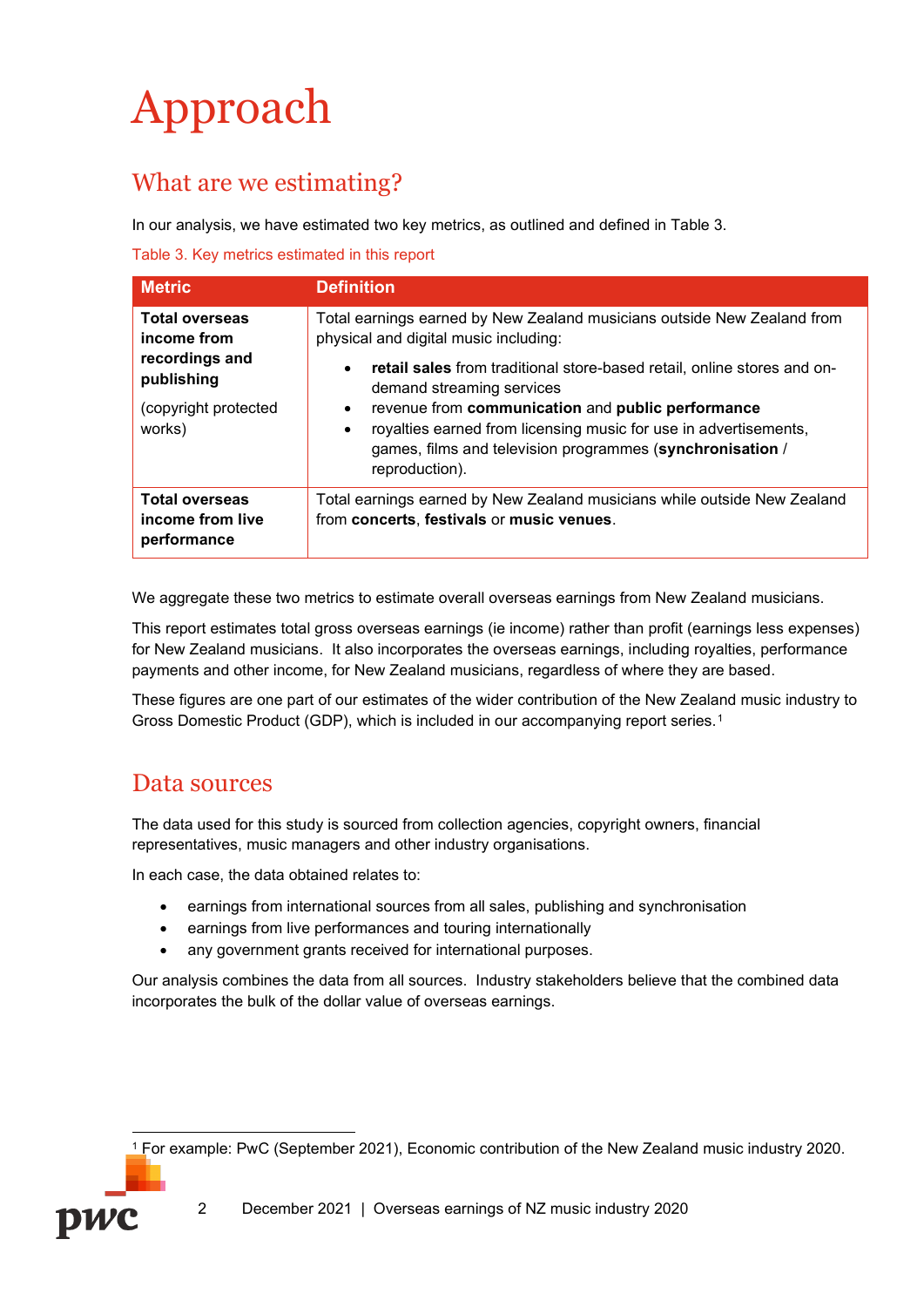## Update of 2019 report

This report is an update of our 2019 report, which presented overseas earnings estimates for 2012 to 2018.

This report includes new data for 2019 and 2020. Where we present time series and historical averages, the 2014-18 information is consistent with the 2019 report.

## Inflation adjustments

All figures in this report have been converted to 2020 dollars using the overseas trade index from Statistics New Zealand.

This means that values for 2014-18 in this report are higher than the corresponding values in the 2019 report, because these are presented in 2020-dollar terms rather than 2018-dollar terms.

## What are we not estimating?

Music contributes to New Zealand in a number of other ways that are not measured in GDP or Gross National Income (GNI).

- The enjoyment, or utility, ie the cultural capital that New Zealanders derive from consuming and producing music is likely to be considerable but is not easily quantified.
- The positive impact of New Zealand musicians performing overseas on the 'New Zealand brand', ie goodwill and New Zealand reputation, could be significant. The mechanism through which the impact occurs could be improved awareness of New Zealand as a centre for creativity (music, writers, film making etc), destination for tourism, the home of diverse (film or video) shooting locations and as the birthplace of talented world-renowned New Zealanders.

These effects are difficult to quantify and we have not included these effects in our analysis.

There are also other New Zealand music businesses whose success in part relies on music and the sale of copyright/intellectual property rights – for example, Les Mills Music and DJ software company Serato. The impact of these businesses, and their contribution to New Zealand's economy, have not been included in this study.

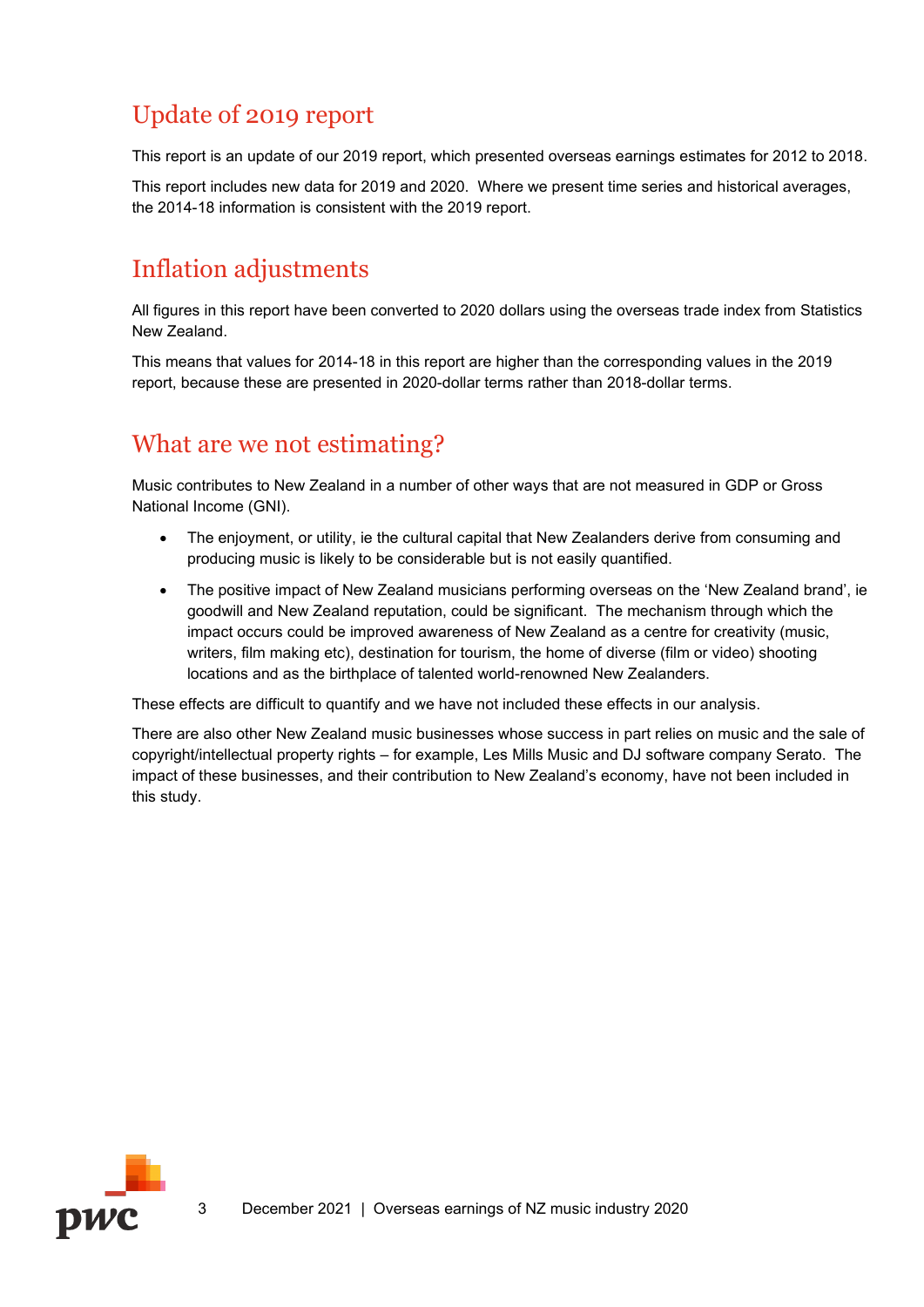# <span id="page-7-0"></span>Overseas earnings estimates

Music earnings, along with those of other creative sectors, are inherently cyclical. For example, there are peaks and troughs of earnings as albums are released and musicians go on promotional tours. This inherently leads to some degree of volatility in our estimates over time, especially in relation to revenues from live performance.

As a result, it can be helpful to average the results over a number of years, in order to get a better sense of the underlying level of earnings. Averaging also helps maintain confidentially of respondents, and is common practice in situations such as this.

The estimates shown below all reflect time periods of at least three years length.

### Most recent years

[Table 4](#page-7-1) shows the average and total estimated earnings over the last three years (2018-20) and the last five years (2016-20).

We estimate average earnings at \$36m over the last three years, which is slightly higher than the \$35m estimate over the last five years.

|                                  | 2016-20      |                | 2018-20      |                |  |
|----------------------------------|--------------|----------------|--------------|----------------|--|
|                                  | <b>Total</b> | <b>Average</b> | <b>Total</b> | <b>Average</b> |  |
| <b>Recordings and publishing</b> | \$116m       | \$23m          | \$69m        | \$23m          |  |
| Live performance                 | \$62m        | \$12m          | \$40m        | \$13m          |  |
| <b>TOTAL</b>                     | \$177m       | \$35m          | \$109m       | \$36m          |  |

<span id="page-7-1"></span>Table 4. Estimated overseas earnings, averages over multiple years (\$2020)

*Source: Industry-provided data, PwC analysis*

### Movements in estimate over time

Table 5 shows a rolling three-year average, for each of the last five years. It illustrates how our estimates have moved over time.

- Income from recordings and publishing has been relatively stable over this time period.
- Income from live performance increased up to the 2017-19 period, but was subsequently lower in 2018-20. This reflects different touring patterns and high profile artists undertaking significant and lengthy tours in certain years. However it is important to note that revenues from live performance fluctuate from one year to the next based on how tours are scheduled. Reduced overseas earnings in 2020 can also be (at least partially) attributed to Covid-19.



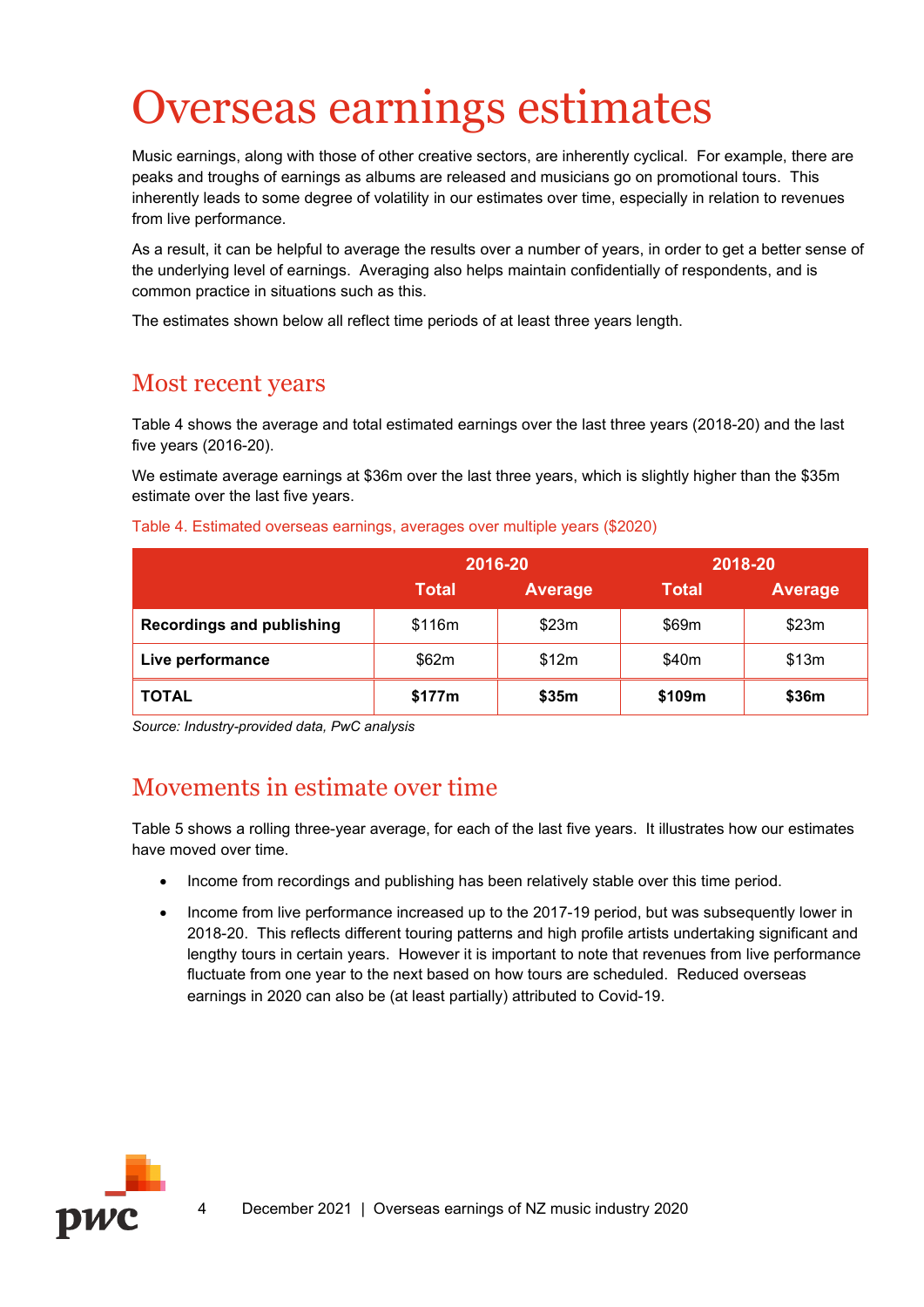#### Table 5. Estimated overseas earnings, three-year rolling average, 2014-20 (\$2020)

|                                  | 2014-16 | 2015-17 | 2016-18 | 2017-19 | 2018-20 |
|----------------------------------|---------|---------|---------|---------|---------|
| <b>Recordings and publishing</b> | \$25m   | \$24m   | \$23m   | \$23m   | \$23m   |
| Live performance                 | \$4m    | \$9m    | \$16m   | \$19m   | \$13m   |
| <b>TOTAL</b>                     | \$29m   | \$33m   | \$39m   | \$42m   | \$36m   |

*Source: Industry-provided data, PwC analysis*

## Breakdown by source

[Figure 1](#page-8-0) shows that, between 2018 and 2020, around 63% of overseas earnings came from recordings and publishing, ie copyright protected works, while around 37% was made up of earnings from live performances. On average, the industry generated \$23m of earnings from recordings and publishing per year, and \$13m of live performance earnings per year, over the last three years.

<span id="page-8-0"></span>



*Source: Industry-provided data, PwC analysis*